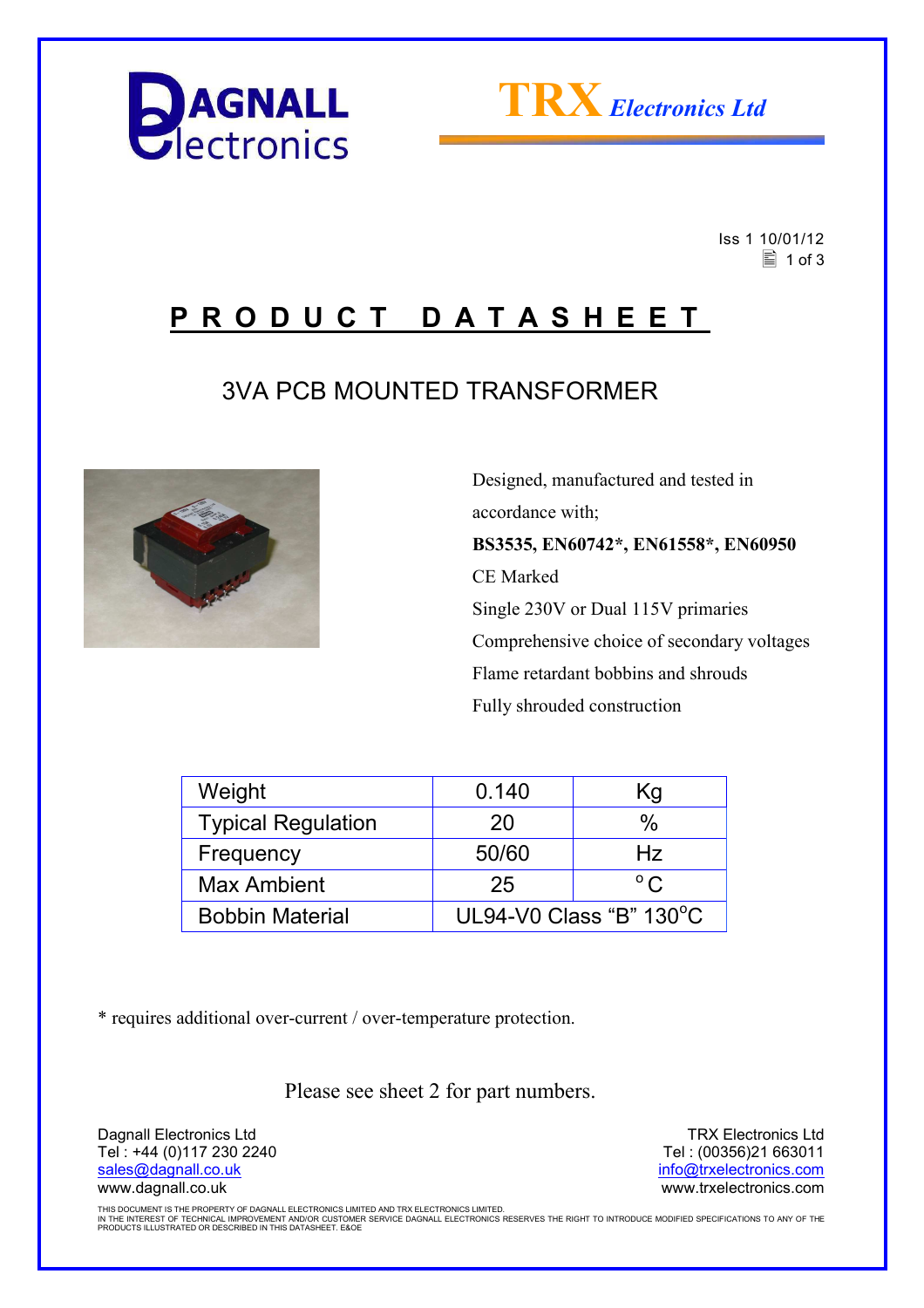



Iss 1 10/01/12  $\boxed{2}$  of 3

### Part Numbers

| Part No | Primary     | Secondary | Recommended<br><b>Secondary Fuse</b> |
|---------|-------------|-----------|--------------------------------------|
| D3000   | 230         | $6 + 6$   | 0.25A                                |
| D3001   | 230         | $9 + 9$   | 0.160A                               |
| D3002   | 230         | $12+12$   | 0.125A                               |
| D3003   | 230         | $15+15$   | 0.10A                                |
|         |             |           |                                      |
| D3004   | $115 + 115$ | $6 + 6$   | 0.25A                                |
| D3005   | $115+115$   | $9 + 9$   | 0.160A                               |
| D3006   | $115 + 115$ | $12+12$   | 0.125A                               |
| D3007   | $115+115$   | $15+15$   | 0.10A                                |

Please see sheets 3 for dimensions and pin outs.

Dagnall Electronics Ltd Tel : +44 (0)117 230 2240 sales@dagnall.co.uk www.dagnall.co.uk

TRX Electronics Ltd Tel : (00356)21 663011 info@trxelectronics.com www.trxelectronics.com

THIS DOCUMENT IS THE PROPERTY OF DAGNALL ELECTRONICS LIMITED AND TRX ELECTRONICS LIMITED.<br>IN THE INTEREST OF TECHNICAL IMPROVEMENT AND/OR CUSTOMER SERVICE DAGNALL ELECTRONICS RESERVES THE RIGHT TO INTRODUCE MODIFIED SPECIF